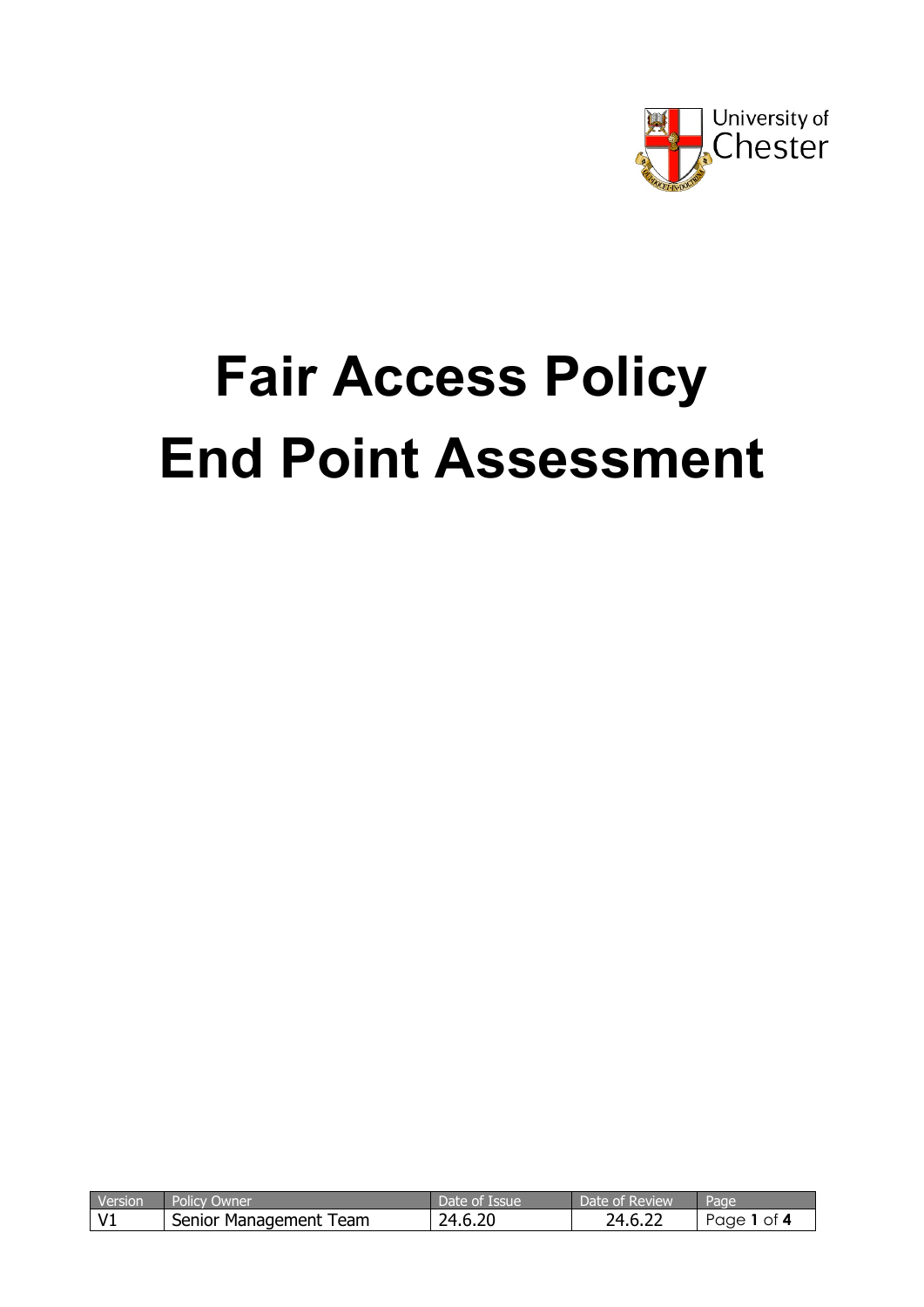

# **FAIR ACCESS POLICY**

# Policy Purpose

- 1. This policy sets out how the University of Chester and anyone acting in our name deliver an end point assessment service that treats every apprentice equally.
- 2. The intention of this policy is to deliver an endpoint assessment which is accessible, fair and without any barriers to entry for every apprentice.
- 3. All apprentices and potential apprentices should be able to enter and successfully participate in an apprenticeship programme and end-point assessment in pursuit of their learning objectives subject to normal admissions criteria.

# **Scope**

- 4. This policy covers all staff and contractors involved in or contributing to the support or delivery of apprenticeship end-point assessment
- 5. All staff must act to implement this policy themselves, and intervene where they have evidence that others are contravening this policy.
- 6. Apprenticeship training providers and employers involved in hosting end-point assessment venues must ensure that that they understand the contents of this policy and adhere to the principles set out below.

# **Accountability**

- 7. This policy, and acting on the outcomes of fair access monitoring and review or complaints is the responsibility of Katherine Watson, Data, Compliance & Improvement Manager, Apprenticeships **Office**
- 8. We will include relevant duties and objectives for implementing this fair access policy into the objectives of all staff involved in the delivery of end-point assessments.
- 9. We will include relevant duties and objectives for implementing this fair access policy into the objectives of all staff involved in the delivery of end-point assessments.
- 10. We will provide relevant training and guidance as for staff and contractors for induction and update training to incorporate fair access to all components of the assessment.

#### **Escalation**

11. If you do not understand how to apply this policy to your work or activity, or you have evidence that others are acting in contravention of his policy you must immediately contact:

Name: Adrian Lee Role: University Secretary & Secretary to the University Council Tel:01244-511454 Email: [Adrian.lee@chester.ac.uk](mailto:Adrian.lee@chester.ac.uk)

| Version | <b>Policy Owner</b>    | Date of Issue | Date of Review | Page        |
|---------|------------------------|---------------|----------------|-------------|
|         | Senior Management Team | 24.6.20       | 24.6.22        | Page 2 of 4 |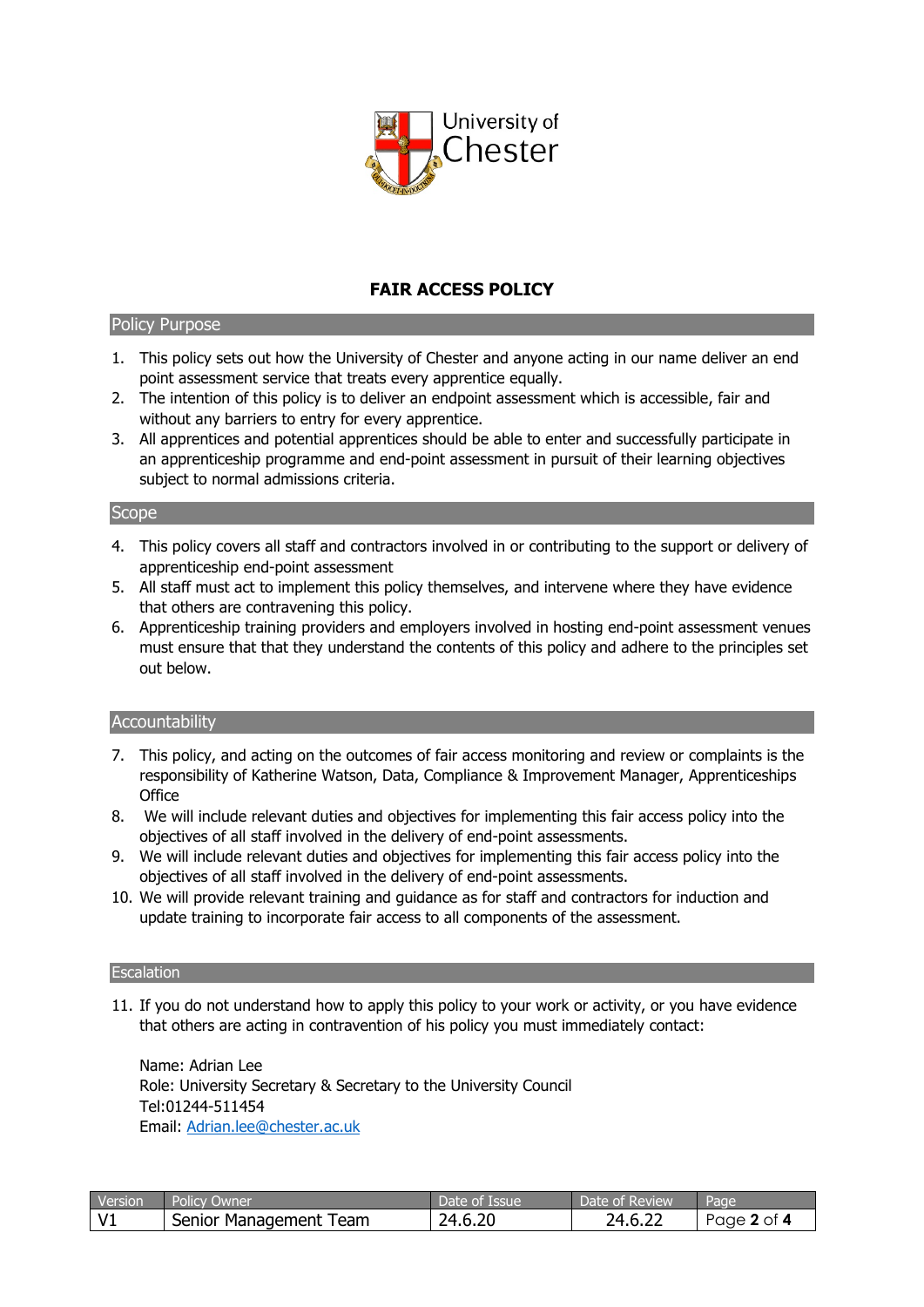12. If you wish to make an anonymous declaration, please see our Whistleblowing Policy or contact the named person below:

Name: Adrian Lee Role: University Secretary & Secretary to the University Council Tel: 01244-511454 Address: University of Chester, Parkgate Rd, Chester CH1 4BJ

#### **Principles**

13. University of Chester are committed to a fair access end point assessment from the information that we provide at the start, to completion. We will take all action to deliver this policy where this would not undermine the independence, reliability or integrity of the assessment:

- 13.1. Information on our end point assessment will be available in formats accessible to every apprentice
- 13.2. Venues used for end point assessment will have and implement a fair access policy for the delivery of end-point assessments.
- 13.3. End-point assessments in their design will be developed with, and approved with a specific requirement for a fair-access assessment to ensure that deign and execution of an end point assessment could not disadvantage any apprentice
- 13.4. Where complying with the requirements of the end point assessment plan creates such barriers, we will describe these clearly in the end point assessment requirements in all our published information, and explain why these are necessary for this end point assessment
- 13.5. We will ensure fairness in our application of all access arrangements for end-point assessments.
- 13.6. We take action where needed, to ensure that any apprentice is neither advantaged nor disadvantaged in any end-point assessment
- 13.7. Ensure that approved end-point assessment centres fulfil their fair access responsibilities by adhering to equality legislation and operating a fair access procedure. We will monitor our centres fair access procedures to confirm that these are implemented.

# **Monitoring**

- 14. We will, though our data monitoring of equality and diversity throughout [our organisation] review our entry, achievement, grading, complaints and satisfaction feedback outcomes to check that all apprentices are achieving equally.
- 15. Monitoring our Fair Access Policy is the responsibility of the Senior Management Team and we will undertake a formal review every 2 years. Action Plans will be created and implemented, and monitored to confirm that all aspects of our end point assessment are delivering equally. The University also demonstrates its commitment to Fair Access, through its "Access and Participation Plan" and its "student Protection Plan".

## Complaints

16. Where complaints relating to issues of fair access cannot be satisfactorily resolved by a training provider, apprentices must be made aware of their right to appeal to us using our Complaints Procedure.

#### Further Information

17. For further information please contact:

#### Name: Adrian Lee

Role: University Secretary & Secretary to the University Council

| <b>Version</b> | <b>Policy Owner</b>    | Date of Issue | Date of Review | Page            |
|----------------|------------------------|---------------|----------------|-----------------|
|                | Senior Management Team | 24.6.20       | 24.6.22        | Page $3$ of $4$ |